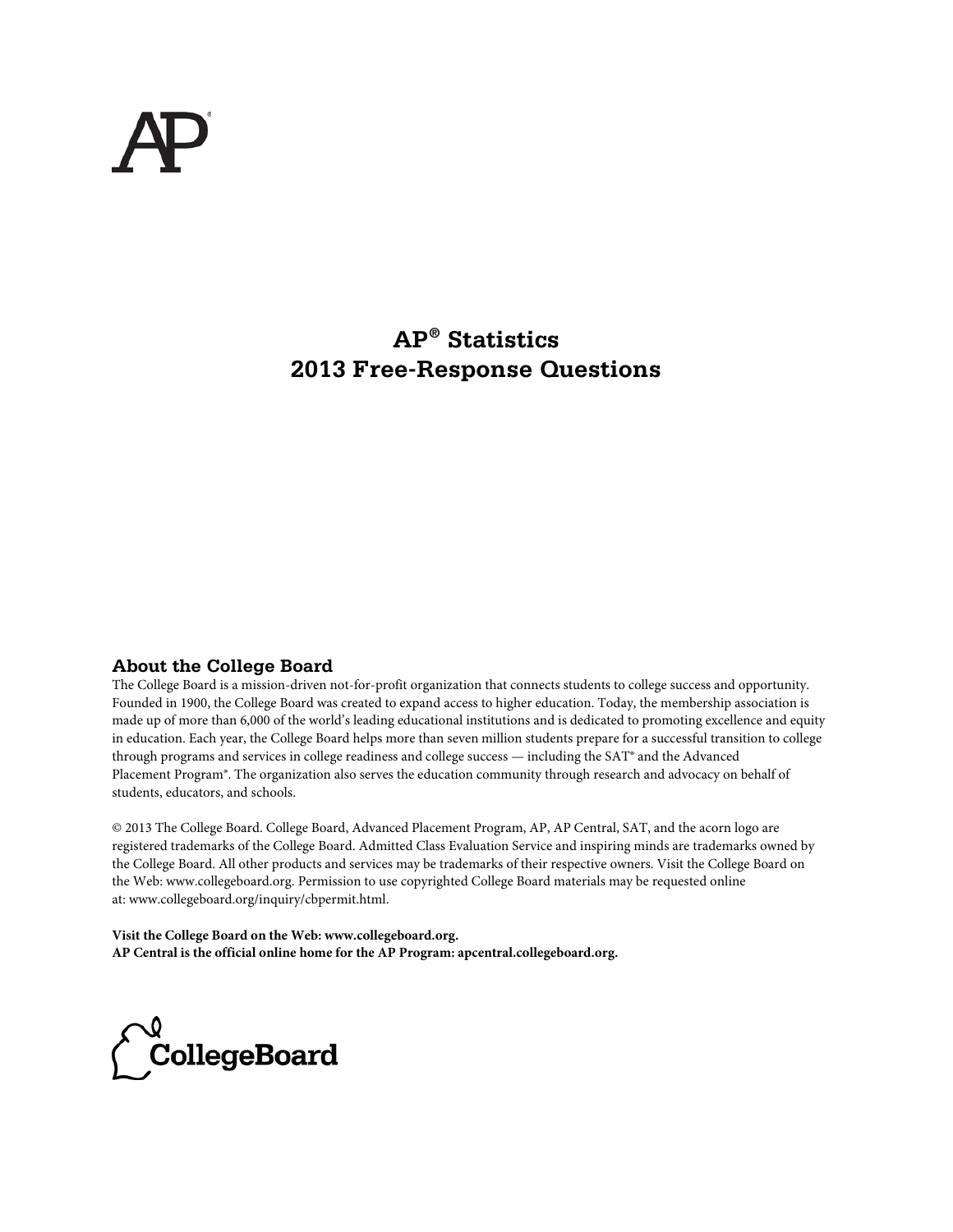Formulas begin on page 3. Questions begin on page 6. Tables begin on page 14.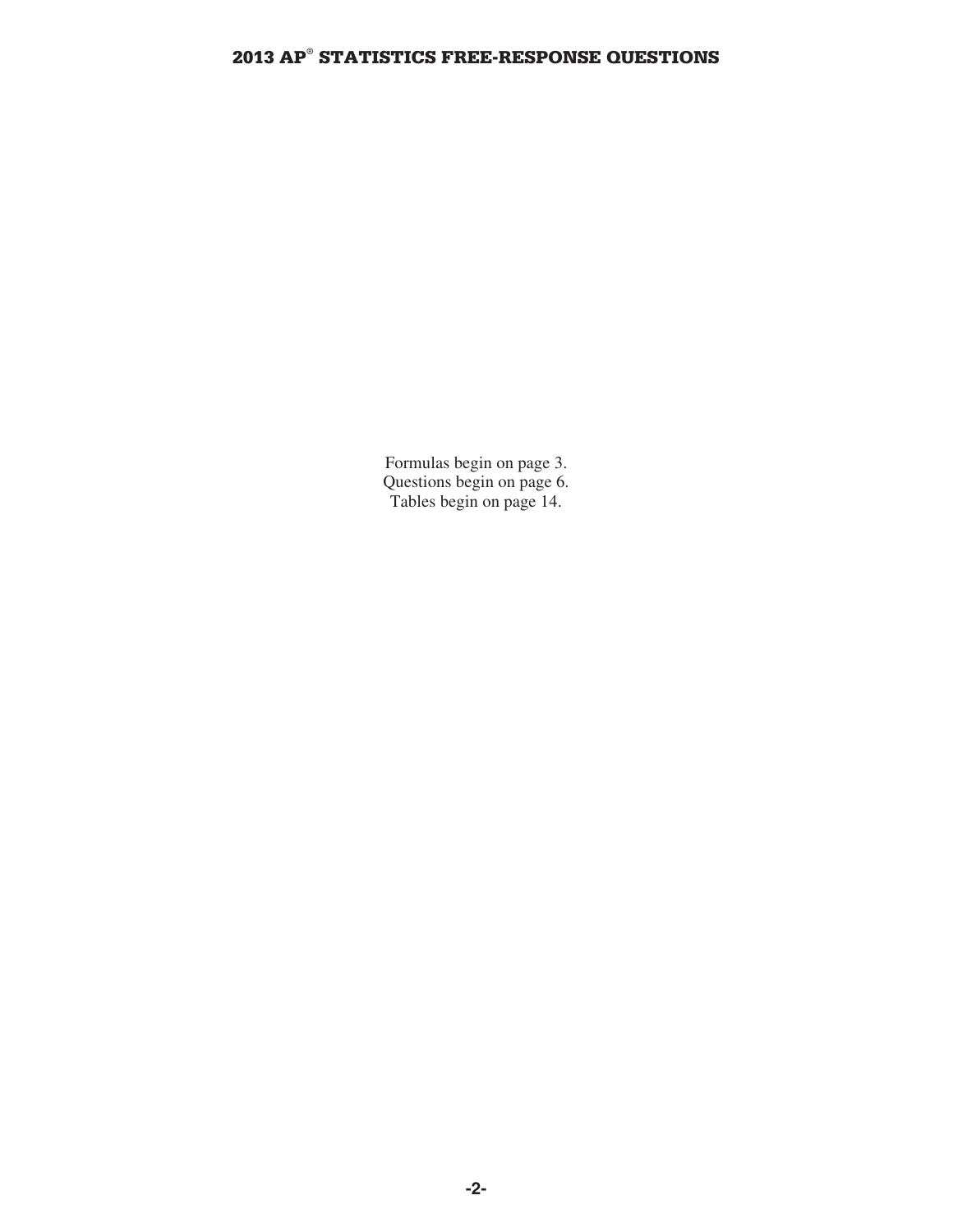# **Formulas**

(I) Descriptive Statistics

$$
\overline{x} = \frac{\sum x_i}{n}
$$

$$
s_x = \sqrt{\frac{1}{n-1} \sum (x_i - \overline{x})^2}
$$

$$
s_p = \sqrt{\frac{(n_1 - 1)s_1^2 + (n_2 - 1)s_2^2}{(n_1 - 1) + (n_2 - 1)}}
$$

$$
\hat{y} = b_0 + b_1 x
$$

$$
b_1 = \frac{\Sigma (x_i - \overline{x})(y_i - \overline{y})}{\Sigma (x_i - \overline{x})^2}
$$

 $b_0 = \overline{y} - b_1 \overline{x}$ 

$$
r = \frac{1}{n-1} \sum \left( \frac{x_i - \overline{x}}{s_x} \right) \left( \frac{y_i - \overline{y}}{s_y} \right)
$$

$$
b_1 = r \frac{s_y}{s_x}
$$

$$
s_{b_1} = \frac{\sqrt{\frac{\sum (y_i - \hat{y}_i)^2}{n - 2}}}{\sqrt{\sum (x_i - \bar{x})^2}}
$$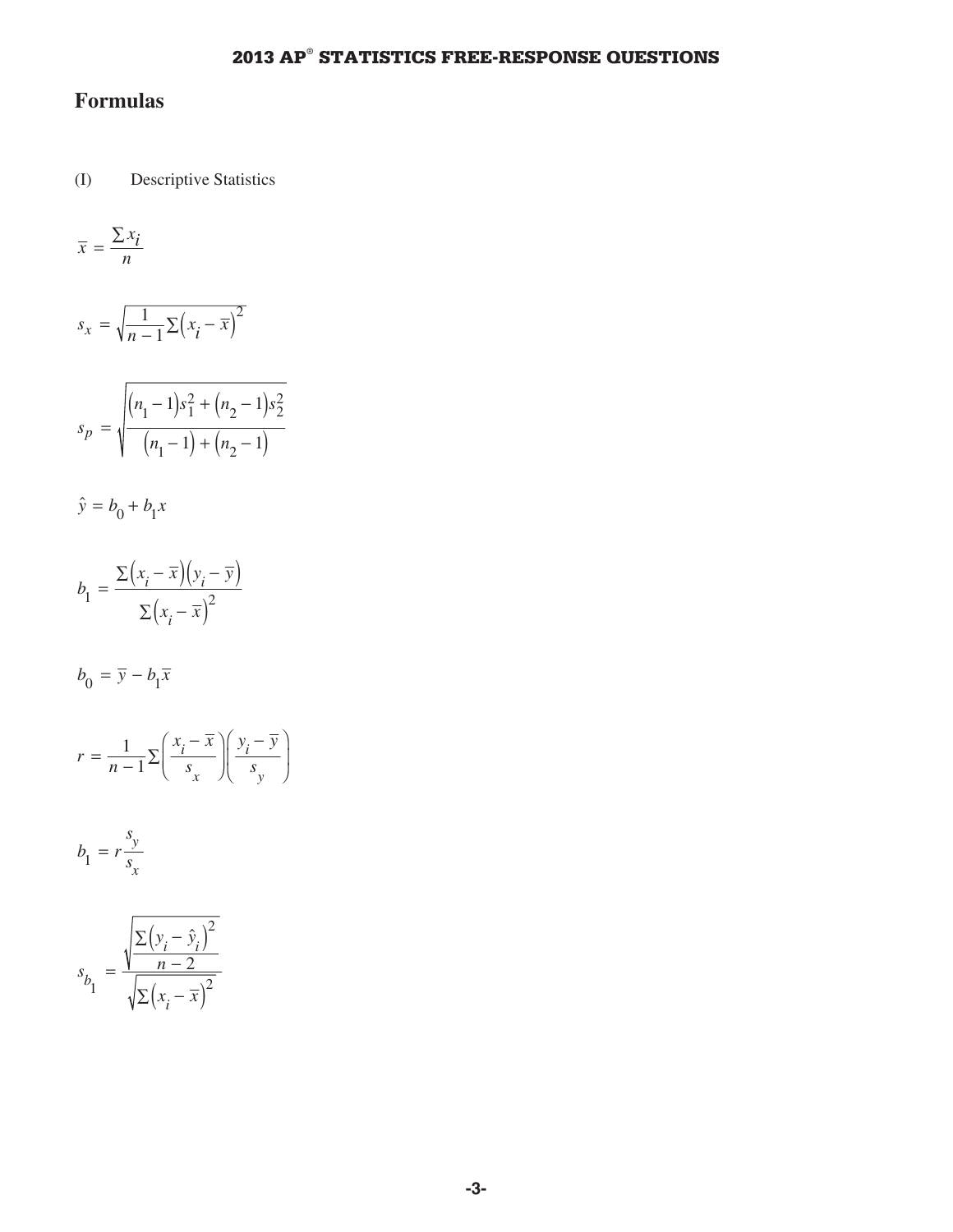#### (II) Probability

$$
P(A \cup B) = P(A) + P(B) - P(A \cap B)
$$

$$
P(A|B) = \frac{P(A \cap B)}{P(B)}
$$

 $E(X) = \mu_X = \sum x_i p_i$ 

$$
Var(X) = \sigma_x^2 = \sum (x_i - \mu_x)^2 p_i
$$

If *X* has a binomial distribution with parameters  $n$  and  $p$ , then:

$$
P(X = k) = \binom{n}{k} p^k (1 - p)^{n - k}
$$

 $\mu_x = np$ 

$$
\sigma_{\chi} = \sqrt{np(1-p)}
$$

$$
\mu_{\hat{p}}=p
$$

$$
\sigma_{\hat{p}} = \sqrt{\frac{p(1-p)}{n}}
$$

If  $\bar{x}$  is the mean of a random sample of size *n* from an infinite population with mean  $\mu$  and standard deviation  $\sigma$ , then:

 $\mu_{\overline{x}} = \mu$ 

$$
\sigma_{\overline{x}} = \frac{\sigma}{\sqrt{n}}
$$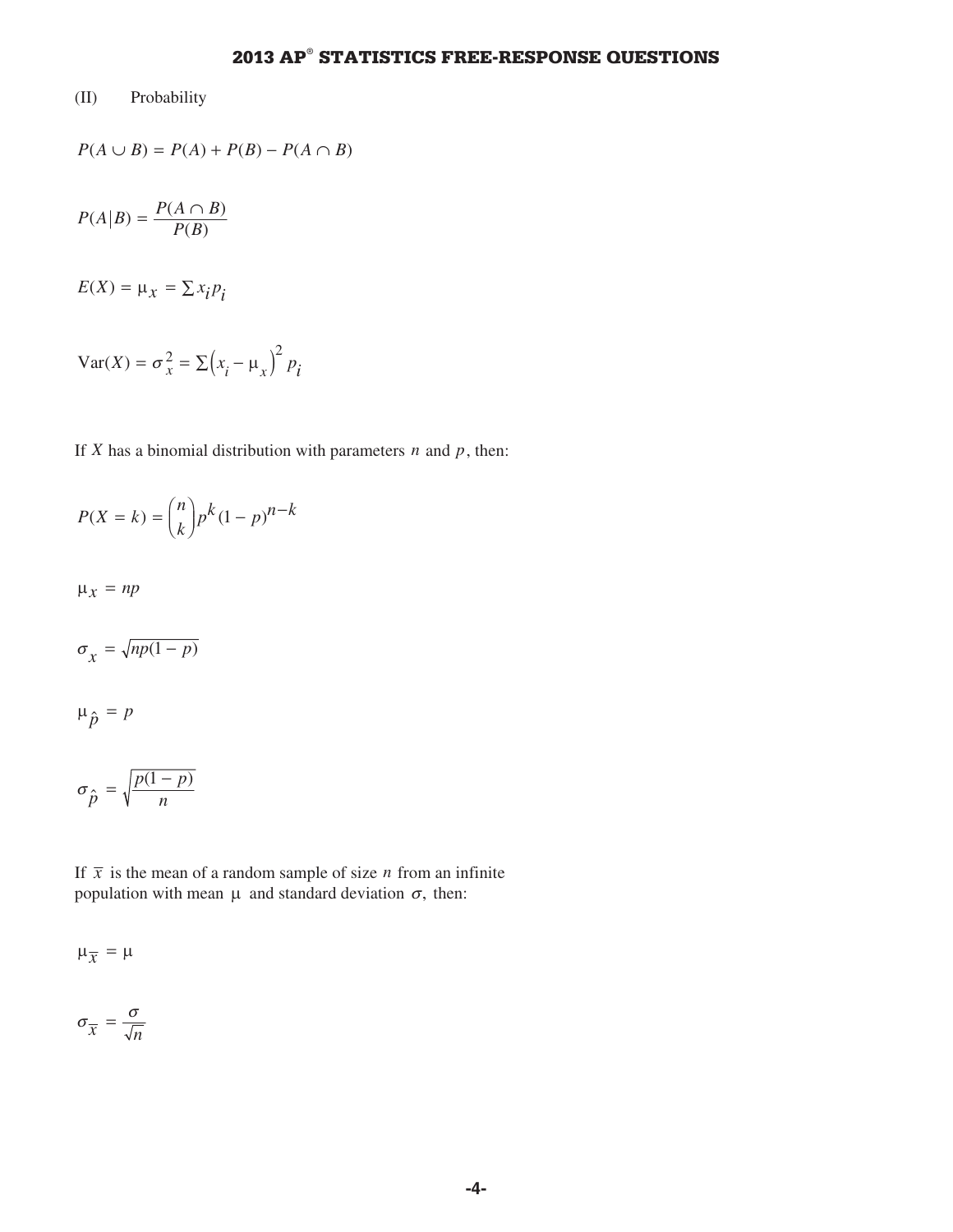(III) Inferential Statistics

Standardized test statistic:  $\frac{\text{statistic -parameter}}{\text{standard deviation of statistic}}$ 

Confidence interval: statistic  $\pm$  (critical value) • (standard deviation of statistic)

#### Single-Sample

| <b>Statistic</b>  | <b>Standard Deviation</b><br>of Statistic |
|-------------------|-------------------------------------------|
| Sample Mean       | σ<br>$\sqrt{n}$                           |
| Sample Proportion | p)<br>$\boldsymbol{n}$                    |

#### Two-Sample

| <b>Statistic</b>                    | <b>Standard Deviation</b><br>of Statistic                                                |
|-------------------------------------|------------------------------------------------------------------------------------------|
| Difference of<br>sample means       | $\sqrt{\frac{\sigma_1^2}{n_1} + \frac{\sigma_2^2}{n_2}}$                                 |
|                                     | Special case when $\sigma_1 = \sigma_2$<br>$\sigma \sqrt{\frac{1}{n_1} + \frac{1}{n_2}}$ |
| Difference of<br>sample proportions | $\sqrt{\frac{p_1(1-p_1)}{n_1} + \frac{p_2(1-p_2)}{n_2}}$                                 |
|                                     | Special case when $p_1 = p_2$                                                            |
|                                     | $\sqrt{p(1-p)}\sqrt{\frac{1}{n_1}+\frac{1}{n_2}}$                                        |
|                                     |                                                                                          |
| Chi-square test statistic = $\sum$  | $\frac{\text{(observed - expected)}^2}{\text{expected}}$                                 |
|                                     |                                                                                          |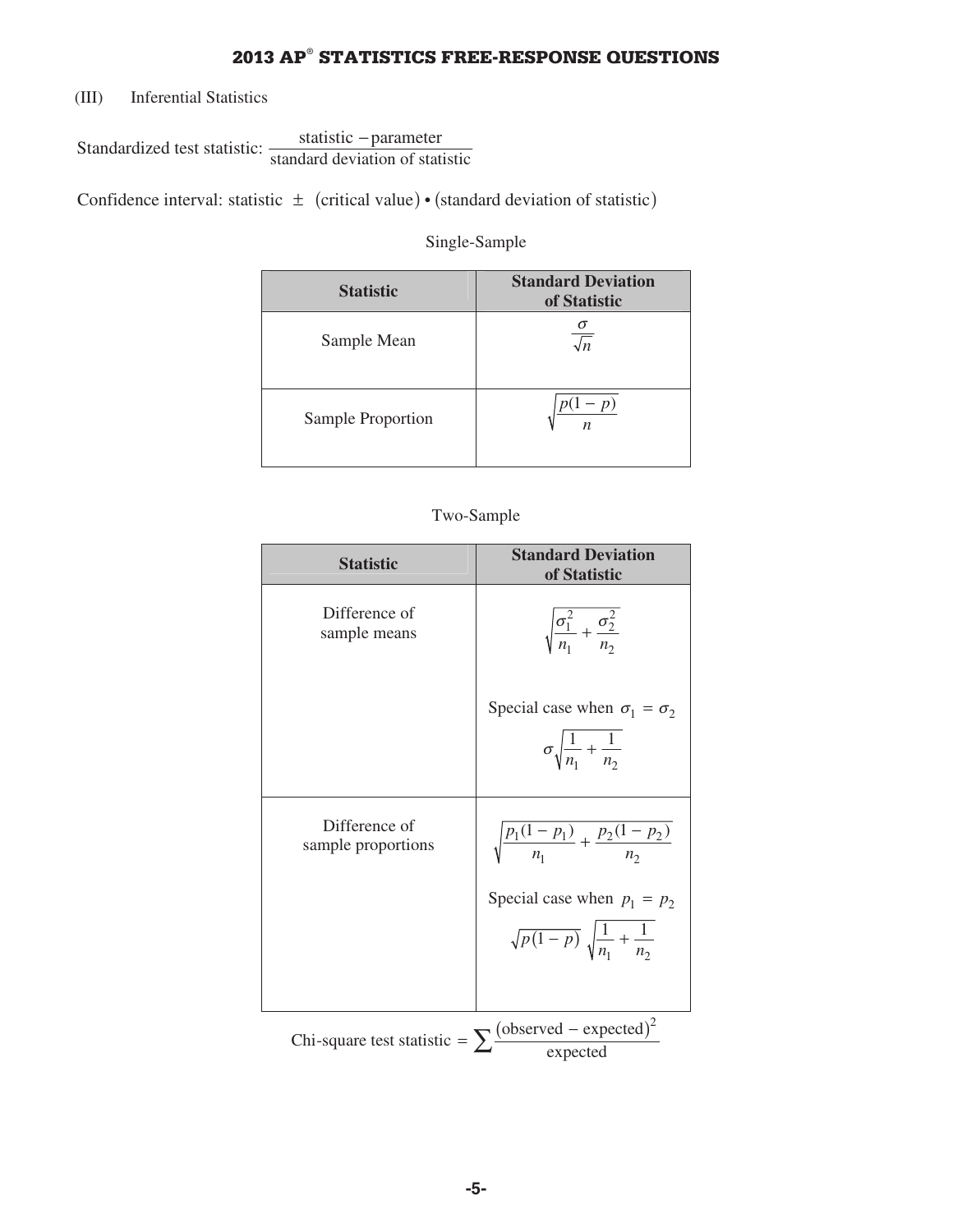### **STATISTICS SECTION II Part A**

### **Questions 1-5 Spend about 65 minutes on this part of the exam.**

#### **Percent of Section II score—75**

**Directions:** Show all your work. Indicate clearly the methods you use, because you will be scored on the correctness of your methods as well as on the accuracy and completeness of your results and explanations.

 1. An environmental group conducted a study to determine whether crows in a certain region were ingesting food containing unhealthy levels of lead. A biologist classified lead levels greater than 6.0 parts per million (ppm) as unhealthy. The lead levels of a random sample of 23 crows in the region were measured and recorded. The data are shown in the stemplot below.

# **Lead Levels**

| $\overline{c}$<br>3<br>3<br>$\overline{4}$<br>4 | 8<br>N<br>588<br>12<br>1<br>688 |
|-------------------------------------------------|---------------------------------|
| 5<br>$\overline{5}$<br>6                        | 0 1 2 2 3 4<br>99<br>34         |
| 6                                               | 68                              |

Key:  $2/8 = 2.8$  ppm

- (a) What proportion of crows in the sample had lead levels that are classified by the biologist as unhealthy?
- (b) The mean lead level of the 23 crows in the sample was 4.90 ppm and the standard deviation was 1.12 ppm. Construct and interpret a 95 percent confidence interval for the mean lead level of crows in the region.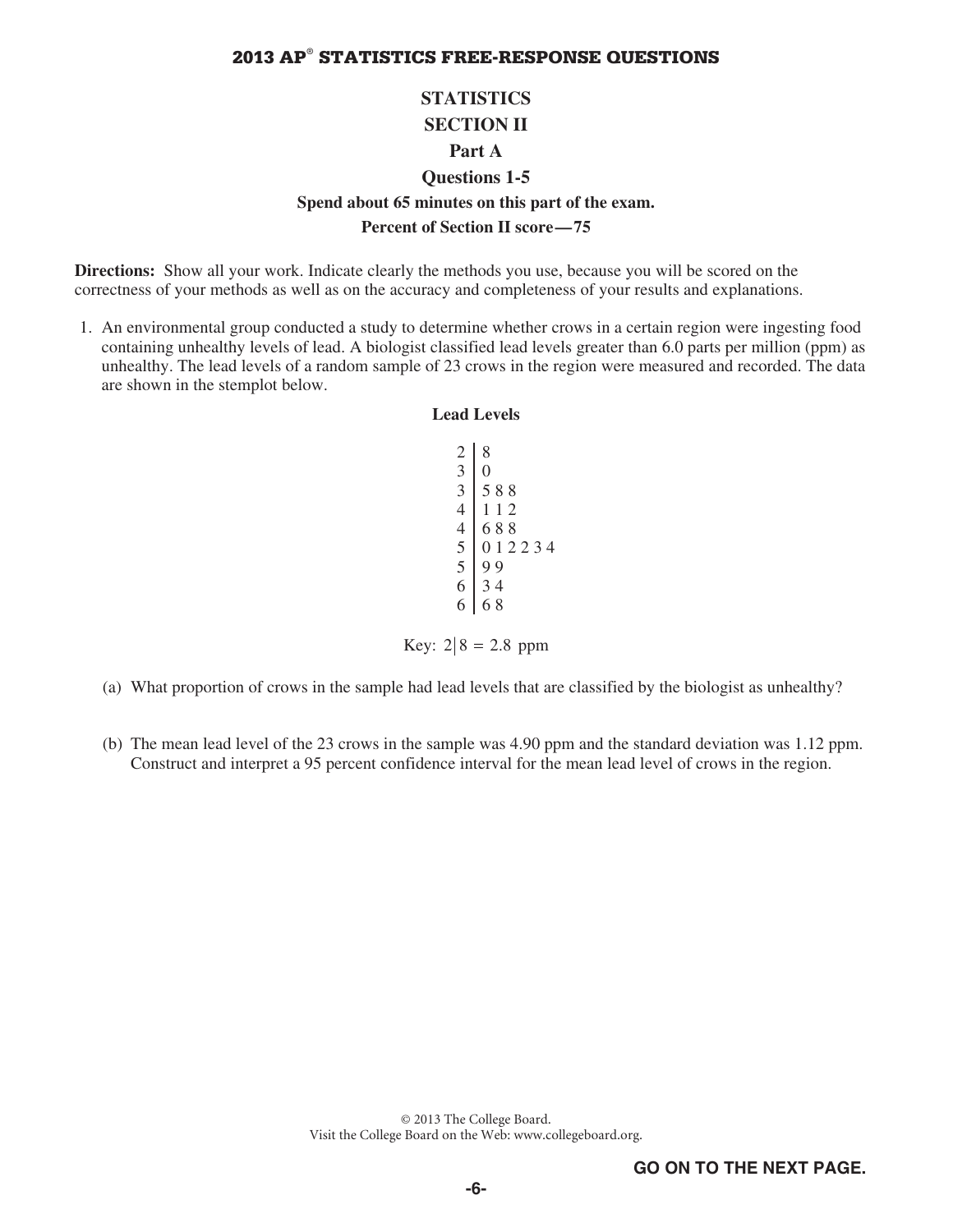- 2. An administrator at a large university wants to conduct a survey to estimate the proportion of students who are satisfied with the appearance of the university buildings and grounds. The administrator is considering three methods of obtaining a sample of 500 students from the 70,000 students at the university.
	- (a) Because of financial constraints, the first method the administrator is considering consists of taking a convenience sample to keep the expenses low. A very large number of students will attend the first football game of the season, and the first 500 students who enter the football stadium could be used as a sample. Why might such a sampling method be biased in producing an estimate of the proportion of students who are satisfied with the appearance of the buildings and grounds?
	- (b) Because of the large number of students at the university, the second method the administrator is considering consists of using a computer with a random number generator to select a simple random sample of 500 students from a list of 70,000 student names. Describe how to implement such a method.
	- (c) Because stratification can often provide a more precise estimate than a simple random sample, the third method the administrator is considering consists of selecting a stratified random sample of 500 students. The university has two campuses with male and female students at each campus. Under what circumstance(s) would stratification by campus provide a more precise estimate of the proportion of students who are satisfied with the appearance of the university buildings and grounds than stratification by gender?
- 3. Each full carton of Grade A eggs consists of 1 randomly selected empty cardboard container and 12 randomly selected eggs. The weights of such full cartons are approximately normally distributed with a mean of 840 grams and a standard deviation of 7.9 grams.
	- (a) What is the probability that a randomly selected full carton of Grade A eggs will weigh more than 850 grams?
	- (b) The weights of the empty cardboard containers have a mean of 20 grams and a standard deviation of 1.7 grams. It is reasonable to assume independence between the weights of the empty cardboard containers and the weights of the eggs. It is also reasonable to assume independence among the weights of the 12 eggs that are randomly selected for a full carton.

Let the random variable *X* be the weight of a single randomly selected Grade A egg.

- i) What is the mean of *X* ?
- ii) What is the standard deviation of *X* ?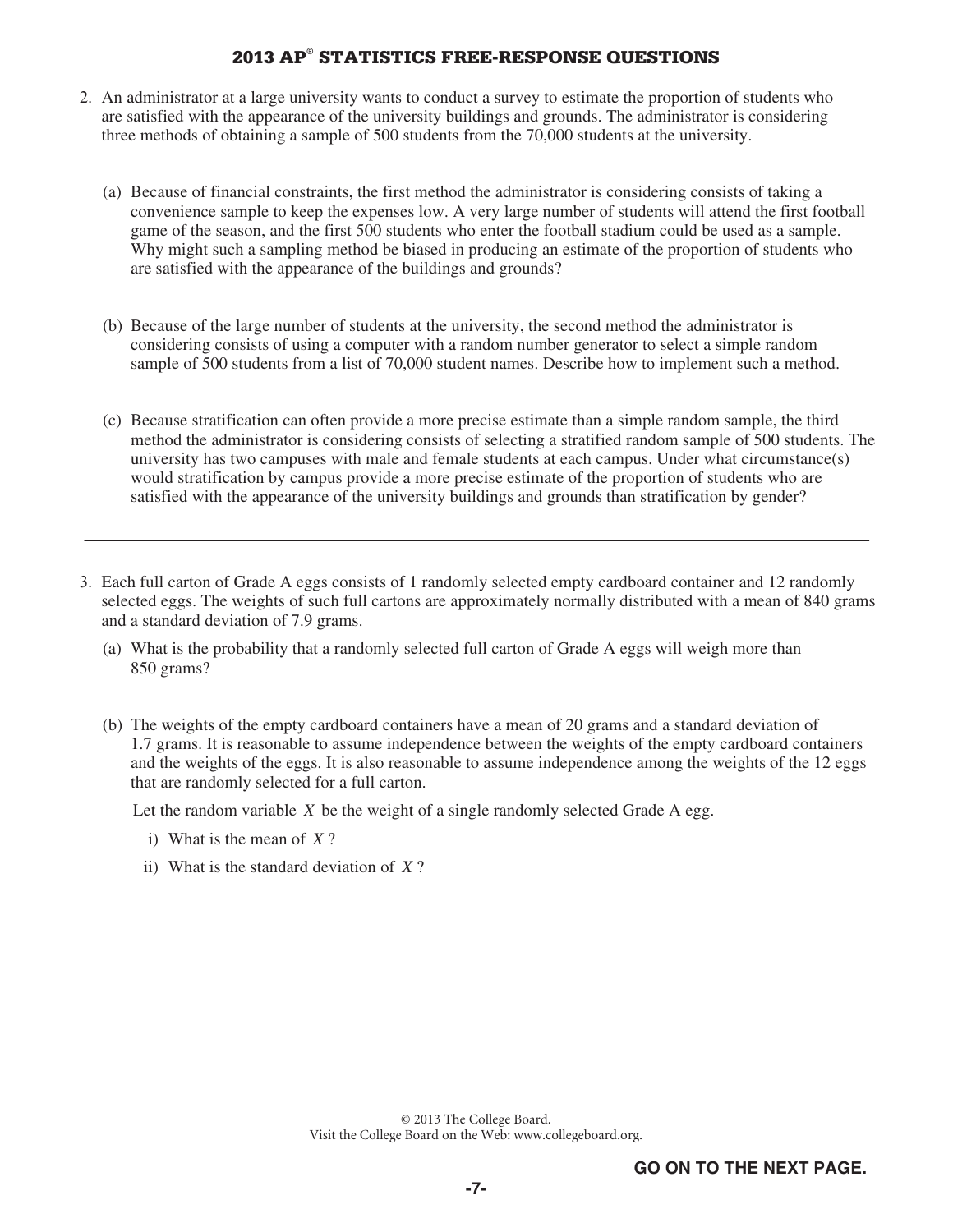4. The Behavioral Risk Factor Surveillance System is an ongoing health survey system that tracks health conditions and risk behaviors in the United States. In one of their studies, a random sample of 8,866 adults answered the question "Do you consume five or more servings of fruits and vegetables per day?" The data are summarized by response and by age-group in the frequency table below.

| Age-Group (years) | Yes   | N <sub>0</sub> | Total |
|-------------------|-------|----------------|-------|
| $18 - 34$         | 231   | 741            | 972   |
| $35 - 54$         | 669   | 2,242          | 2,911 |
| 55 or older       | 1,291 | 3,692          | 4,983 |
| Total             | 2,191 | 6,675          | 8,866 |

 Do the data provide convincing statistical evidence that there is an association between age-group and whether or not a person consumes five or more servings of fruits and vegetables per day for adults in the United States?

> © 2013 The College Board. Visit the College Board on the Web: www.collegeboard.org.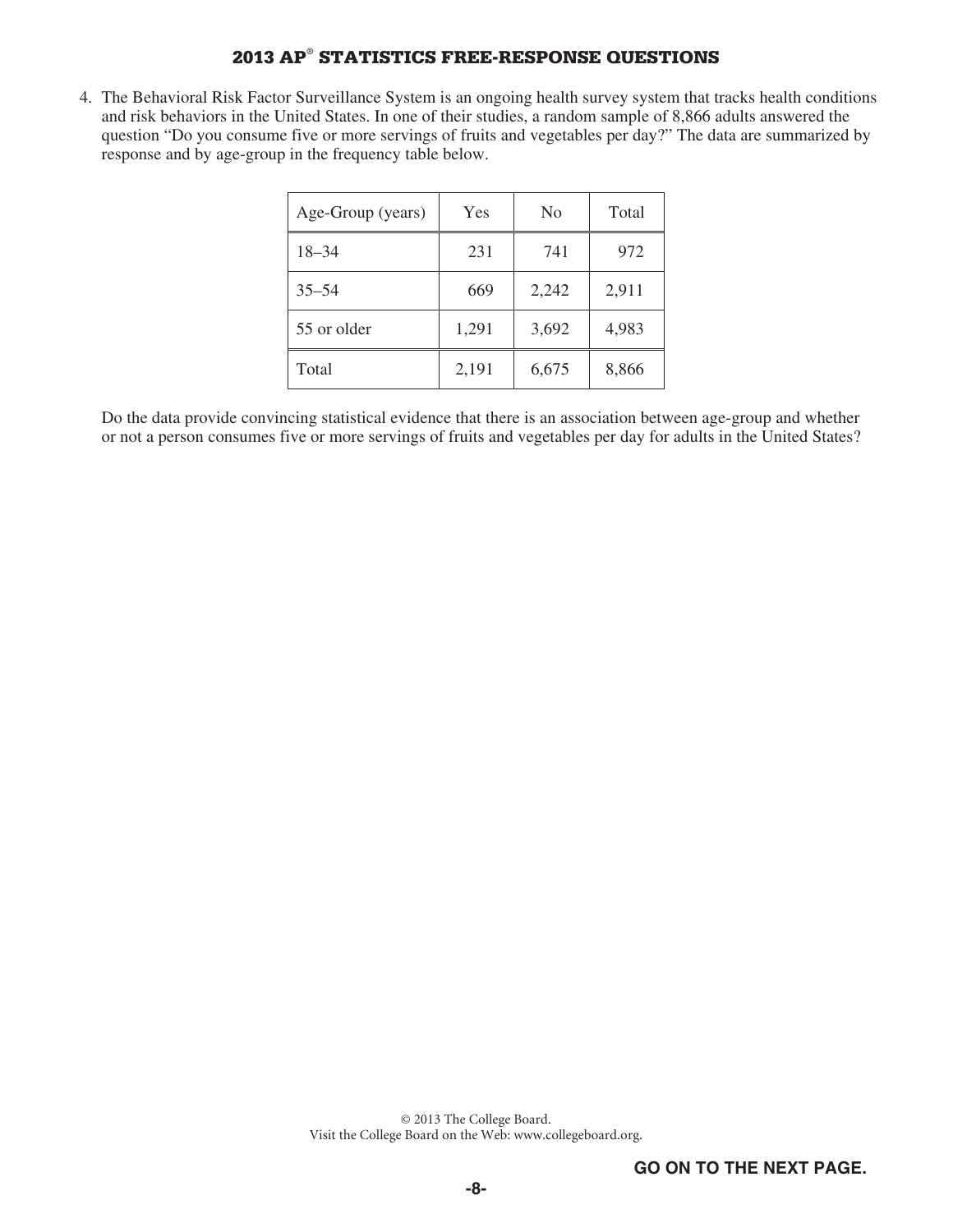5. Psychologists interested in the relationship between meditation and health conducted a study with a random sample of 28 men who live in a large retirement community. Of the men in the sample, 11 reported that they participate in daily meditation and 17 reported that they do not participate in daily meditation.

The researchers wanted to perform a hypothesis test of

$$
H_0: p_m - p_c = 0
$$
  

$$
H_a: p_m - p_c < 0,
$$

where  $p_m$  is the proportion of men with high blood pressure among all the men in the retirement community who participate in daily meditation and  $p_c$  is the proportion of men with high blood pressure among all the men in the retirement community who do not participate in daily meditation.

(a) If the study were to provide significant evidence against  $H_0$  in favor of  $H_a$ , would it be reasonable for the psychologists to conclude that daily meditation causes a reduction in blood pressure for men in the retirement community? Explain why or why not.

 The psychologists found that of the 11 men in the study who participate in daily meditation, 0 had high blood pressure. Of the 17 men who do not participate in daily meditation, 8 had high blood pressure.

(b) Let  $\hat{p}_m$  represent the proportion of men with high blood pressure among those in a random sample of 11 who meditate daily, and let  $\hat{p}_c$  represent the proportion of men with high blood pressure among those in a random sample of 17 who do not meditate daily. Why is it not reasonable to use a normal approximation for the sampling distribution of  $\hat{p}_m - \hat{p}_c$ ?

Although a normal approximation cannot be used, it is possible to simulate the distribution of  $\hat{p}_m - \hat{p}_c$ . Under the assumption that the null hypothesis is true, 10,000 values of  $\hat{p}_m - \hat{p}_c$  were simulated. The histogram below shows the results of the simulation.



(c) Based on the results of the simulation, what can be concluded about the relationship between blood pressure and meditation among men in the retirement community?

> © 2013 The College Board. Visit the College Board on the Web: www.collegeboard.org.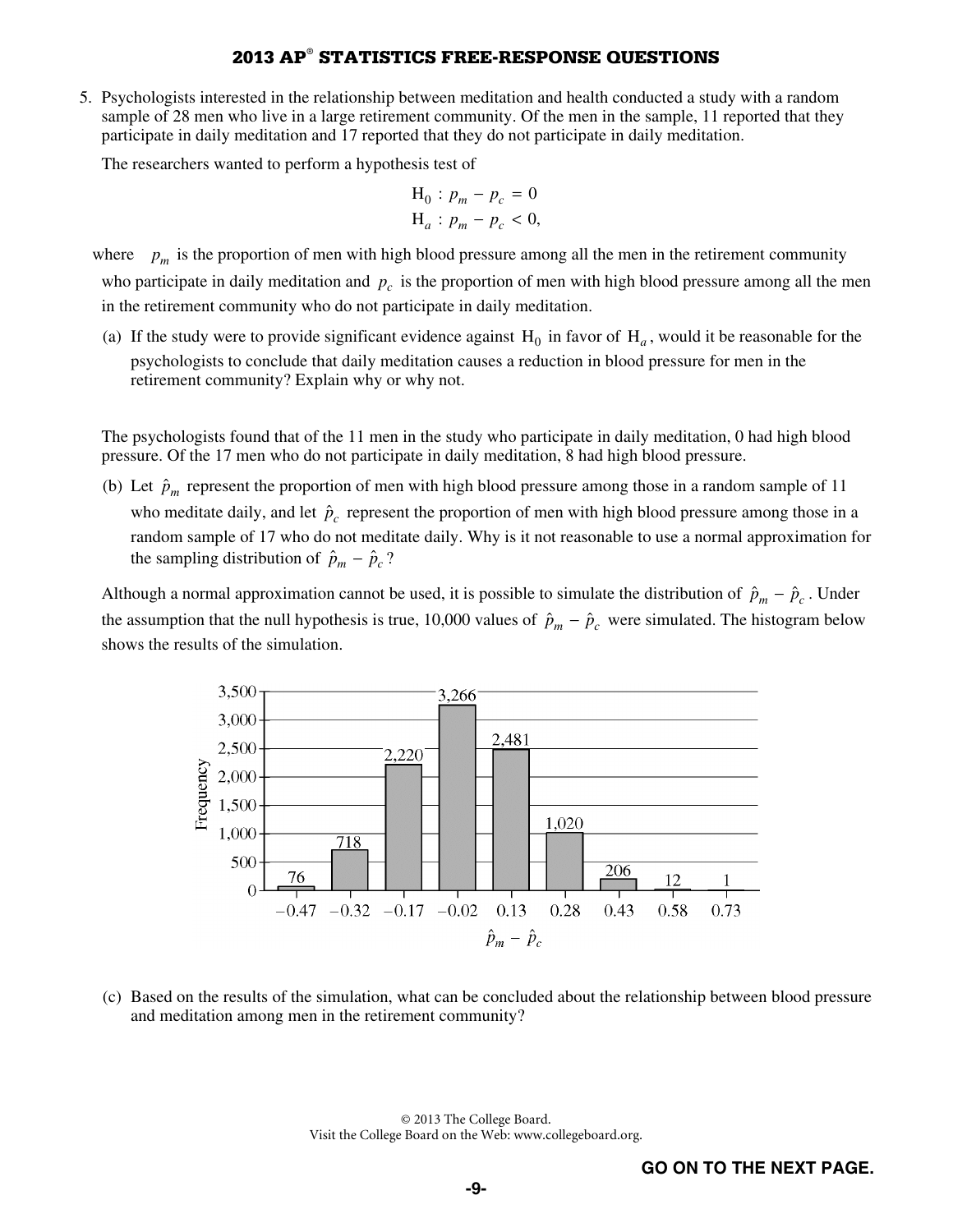## **STATISTICS SECTION II Part B Question 6 Spend about 25 minutes on this part of the exam. Percent of Section II score—25**

**Directions:** Show all your work. Indicate clearly the methods you use, because you will be scored on the correctness of your methods as well as on the accuracy and completeness of your results and explanations.

 6. Tropical storms in the Pacific Ocean with sustained winds that exceed 74 miles per hour are called typhoons. Graph A below displays the number of recorded typhoons in two regions of the Pacific Ocean—the Eastern Pacific and the Western Pacific—for the years from 1997 to 2010.



- (a) Compare the distributions of yearly frequencies of typhoons for the two regions of the Pacific Ocean for the years from 1997 to 2010.
- (b) For each region, describe how the yearly frequencies changed over the time period from 1997 to 2010.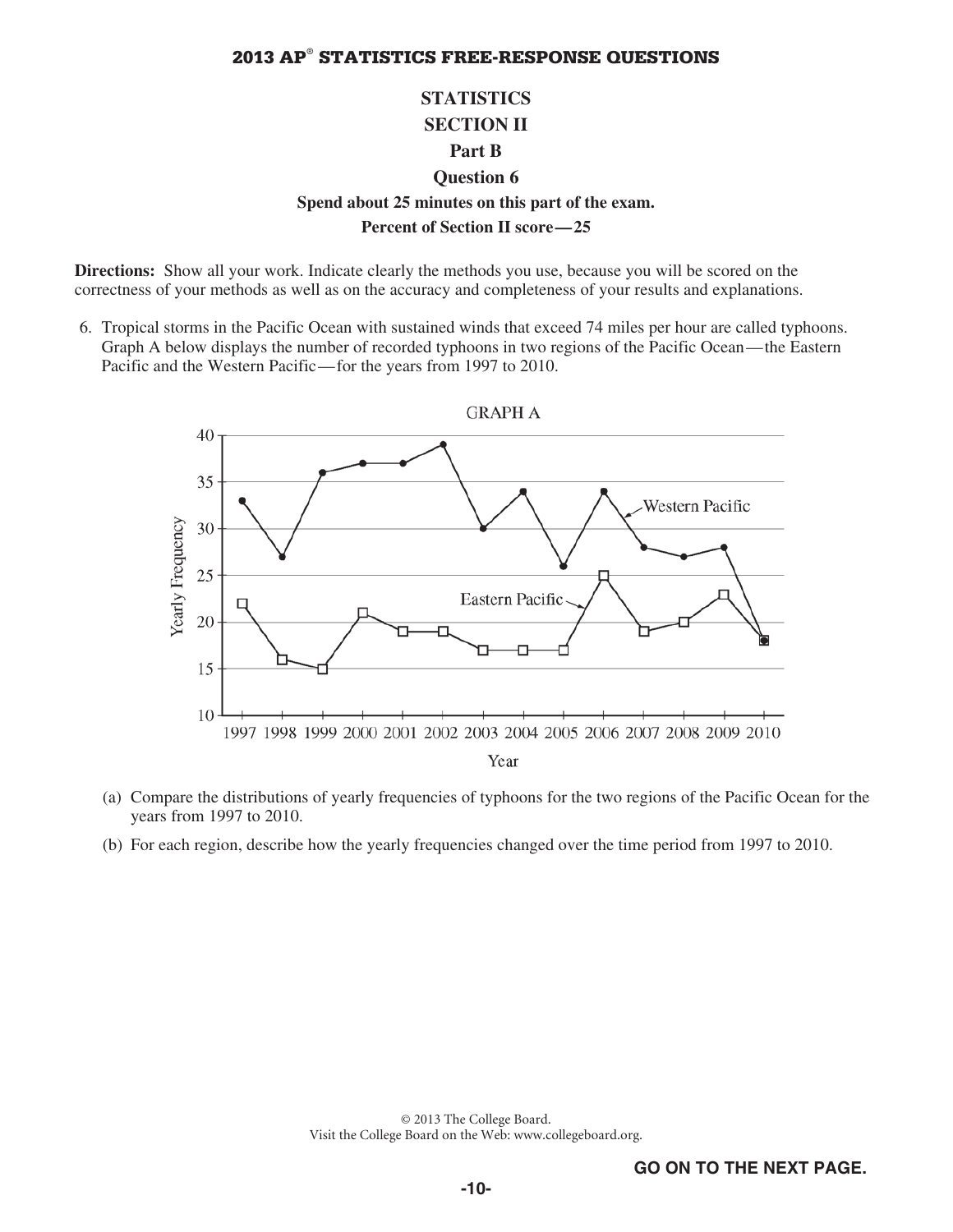A moving average for data collected at regular time increments is the average of data values for two or more consecutive increments. The 4-year moving averages for the typhoon data are provided in the table below. For example, the Eastern Pacific 4-year moving average for 2000 is the average of 22, 16, 15, and 21, which is equal to 18.50.

| Year | Number of<br>Typhoons in the<br><b>Eastern Pacific</b> | Eastern Pacific<br>4-year moving<br>average | Number of<br>Typhoons in the<br><b>Western Pacific</b> | <b>Western Pacific</b><br>4-year moving<br>average |
|------|--------------------------------------------------------|---------------------------------------------|--------------------------------------------------------|----------------------------------------------------|
| 1997 | 22                                                     |                                             | 33                                                     |                                                    |
| 1998 | 16                                                     |                                             | 27                                                     |                                                    |
| 1999 | 15                                                     |                                             | 36                                                     |                                                    |
| 2000 | 21                                                     | 18.50                                       | 37                                                     | 33.25                                              |
| 2001 | 19                                                     | 17.75                                       | 37                                                     | 34.25                                              |
| 2002 | 19                                                     | 18.50                                       | 39                                                     | 37.25                                              |
| 2003 | 17                                                     | 19.00                                       | 30                                                     | 35.75                                              |
| 2004 | 17                                                     | 18.00                                       | 34                                                     | 35.00                                              |
| 2005 | 17                                                     | 17.50                                       | 26                                                     | 32.25                                              |
| 2006 | 25                                                     | 19.00                                       | 34                                                     | 31.00                                              |
| 2007 | 19                                                     | 19.50                                       | 28                                                     | 30.50                                              |
| 2008 | 20                                                     | 20.25                                       | 27                                                     | 28.75                                              |
| 2009 | 23                                                     | 21.75                                       | 28                                                     | 29.25                                              |
| 2010 | 18                                                     | 20.00                                       | 18                                                     |                                                    |

(c) Show how to calculate the 4-year moving average for the year 2010 in the Western Pacific. Write your value in the appropriate place in the table.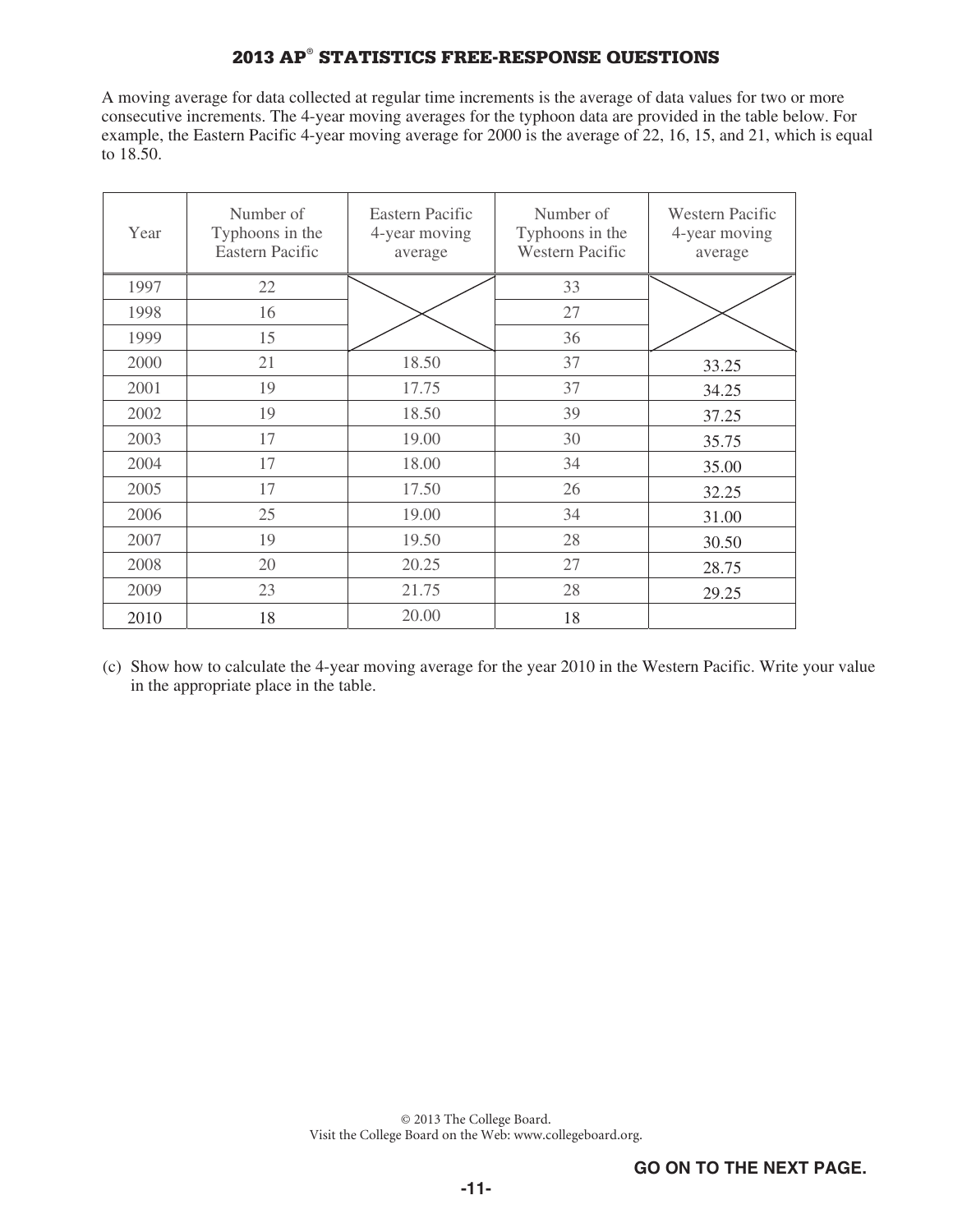(d) Graph B below shows both yearly frequencies (connected by dashed lines) and the respective 4-year moving averages (connected by solid lines). Use your answer in part (c) to complete the graph.



- (e) Consider graph B.
	- i) What information is more apparent from the plots of the 4-year moving averages than from the plots of the yearly frequencies of typhoons?
	- ii) What information is less apparent from the plots of the 4-year moving averages than from the plots of the yearly frequencies of typhoons?

#### **STOP**

#### **END OF EXAM**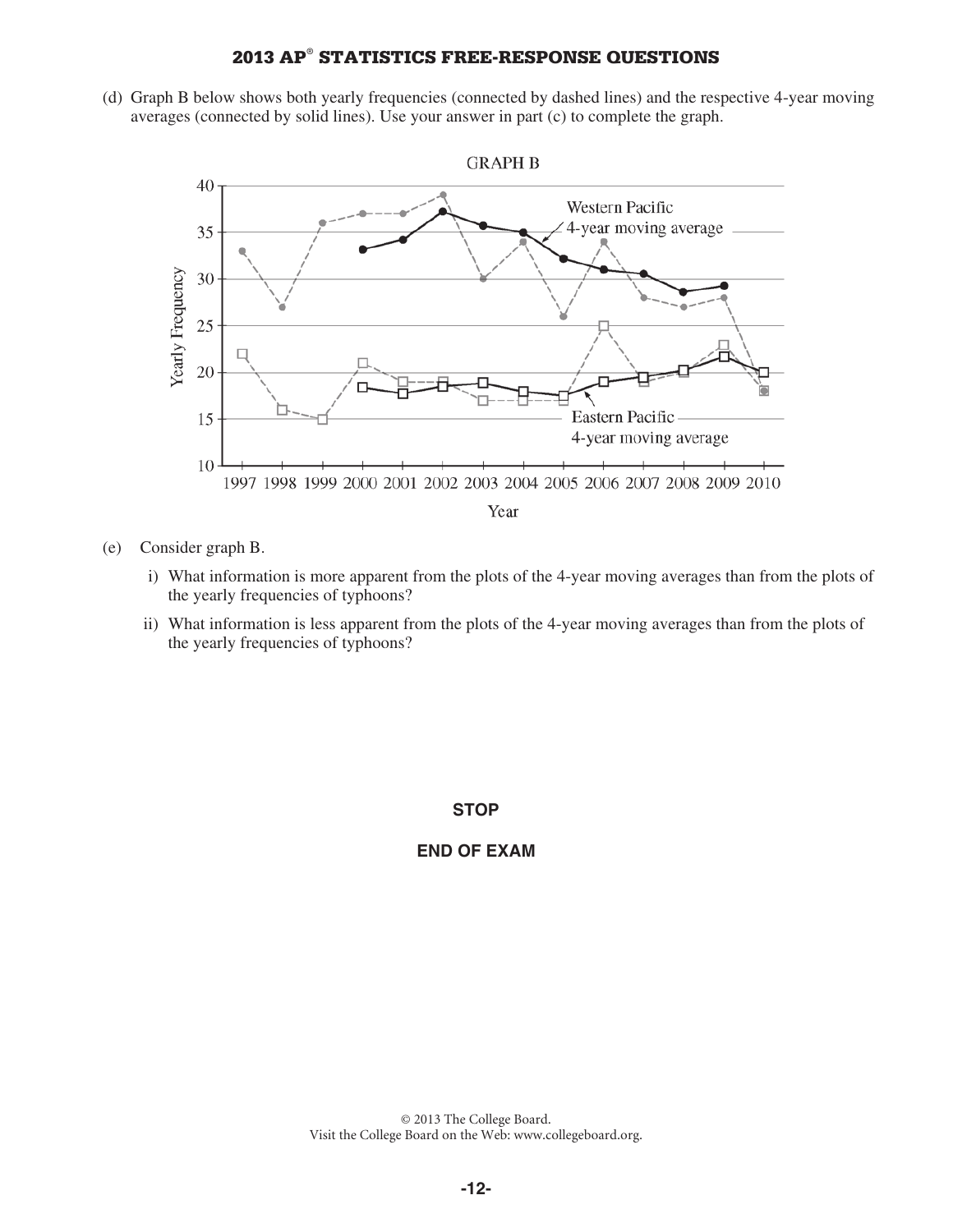

Table entry for *z* is the probability lying below *z*.

| Table A |  | <b>Standard normal probabilities</b> |
|---------|--|--------------------------------------|
|         |  |                                      |

| $\mathcal{Z}$ | .00   | .01   | .02   | .03   | .04   | .05   | .06   | .07   | .08   | .09   |
|---------------|-------|-------|-------|-------|-------|-------|-------|-------|-------|-------|
| $-3.4$        | .0003 | .0003 | .0003 | .0003 | .0003 | .0003 | .0003 | .0003 | .0003 | .0002 |
| $-3.3$        | .0005 | .0005 | .0005 | .0004 | .0004 | .0004 | .0004 | .0004 | .0004 | .0003 |
| $-3.2$        | .0007 | .0007 | .0006 | .0006 | .0006 | .0006 | .0006 | .0005 | .0005 | .0005 |
| $-3.1$        | .0010 | .0009 | .0009 | .0009 | .0008 | .0008 | .0008 | .0008 | .0007 | .0007 |
| $-3.0$        | .0013 | .0013 | .0013 | .0012 | .0012 | .0011 | .0011 | .0011 | .0010 | .0010 |
| $-2.9$        | .0019 | .0018 | .0018 | .0017 | .0016 | .0016 | .0015 | .0015 | .0014 | .0014 |
| $-2.8$        | .0026 | .0025 | .0024 | .0023 | .0023 | .0022 | .0021 | .0021 | .0020 | .0019 |
| $-2.7$        | .0035 | .0034 | .0033 | .0032 | .0031 | .0030 | .0029 | .0028 | .0027 | .0026 |
| $-2.6$        | .0047 | .0045 | .0044 | .0043 | .0041 | .0040 | .0039 | .0038 | .0037 | .0036 |
| $-2.5$        | .0062 | .0060 | .0059 | .0057 | .0055 | .0054 | .0052 | .0051 | .0049 | .0048 |
| $-2.4$        | .0082 | .0080 | .0078 | .0075 | .0073 | .0071 | .0069 | .0068 | .0066 | .0064 |
| $-2.3$        | .0107 | .0104 | .0102 | .0099 | .0096 | .0094 | .0091 | .0089 | .0087 | .0084 |
| $-2.2$        | .0139 | .0136 | .0132 | .0129 | .0125 | .0122 | .0119 | .0116 | .0113 | .0110 |
| $-2.1$        | .0179 | .0174 | .0170 | .0166 | .0162 | .0158 | .0154 | .0150 | .0146 | .0143 |
| $-2.0$        | .0228 | .0222 | .0217 | .0212 | .0207 | .0202 | .0197 | .0192 | .0188 | .0183 |
| $-1.9$        | .0287 | .0281 | .0274 | .0268 | .0262 | .0256 | .0250 | .0244 | .0239 | .0233 |
| $-1.8$        | .0359 | .0351 | .0344 | .0336 | .0329 | .0322 | .0314 | .0307 | .0301 | .0294 |
| $-1.7$        | .0446 | .0436 | .0427 | .0418 | .0409 | .0401 | .0392 | .0384 | .0375 | .0367 |
| $-1.6$        | .0548 | .0537 | .0526 | .0516 | .0505 | .0495 | .0485 | .0475 | .0465 | .0455 |
| $-1.5$        | .0668 | .0655 | .0643 | .0630 | .0618 | .0606 | .0594 | .0582 | .0571 | .0559 |
| $-1.4$        | .0808 | .0793 | .0778 | .0764 | .0749 | .0735 | .0721 | .0708 | .0694 | .0681 |
| $-1.3$        | .0968 | .0951 | .0934 | .0918 | .0901 | .0885 | .0869 | .0853 | .0838 | .0823 |
| $-1.2$        | .1151 | .1131 | .1112 | .1093 | .1075 | .1056 | .1038 | .1020 | .1003 | .0985 |
| $-1.1$        | .1357 | .1335 | .1314 | .1292 | .1271 | .1251 | .1230 | .1210 | .1190 | .1170 |
| $-1.0$        | .1587 | .1562 | .1539 | .1515 | .1492 | .1469 | .1446 | .1423 | .1401 | .1379 |
| $-0.9$        | .1841 | .1814 | .1788 | .1762 | .1736 | .1711 | .1685 | .1660 | .1635 | .1611 |
| $-0.8$        | .2119 | .2090 | .2061 | .2033 | .2005 | .1977 | .1949 | .1922 | .1894 | .1867 |
| $-0.7$        | .2420 | .2389 | .2358 | .2327 | .2296 | .2266 | .2236 | .2206 | .2177 | .2148 |
| $-0.6$        | .2743 | .2709 | .2676 | .2643 | .2611 | .2578 | .2546 | .2514 | .2483 | .2451 |
| $-0.5$        | .3085 | .3050 | .3015 | .2981 | .2946 | .2912 | .2877 | .2843 | .2810 | .2776 |
| $-0.4$        | .3446 | .3409 | .3372 | .3336 | .3300 | .3264 | .3228 | .3192 | .3156 | .3121 |
| $-0.3$        | .3821 | .3783 | .3745 | .3707 | .3669 | .3632 | .3594 | .3557 | .3520 | .3483 |
| $-0.2$        | .4207 | .4168 | .4129 | .4090 | .4052 | .4013 | .3974 | .3936 | .3897 | .3859 |
| $-0.1$        | .4602 | .4562 | .4522 | .4483 | .4443 | .4404 | .4364 | .4325 | .4286 | .4247 |
| $-0.0$        | .5000 | .4960 | .4920 | .4880 | .4840 | .4801 | .4761 | .4721 | .4681 | .4641 |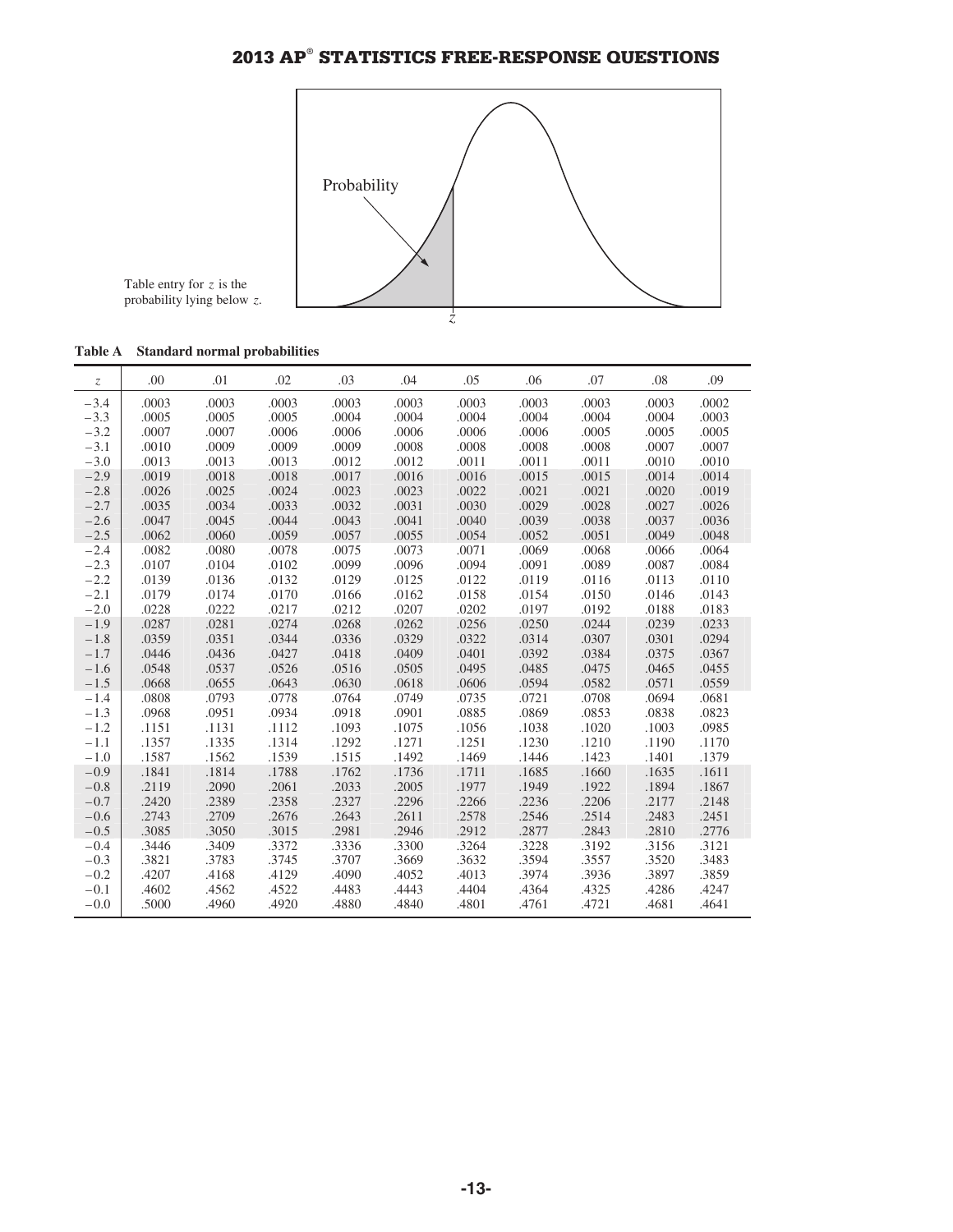

Table entry for *z* is the probability lying below *z*.

#### **Table A (***Continued***)**

| $\mathcal{Z}$ | .00   | .01   | .02   | .03   | .04   | .05   | .06   | .07   | .08   | .09   |
|---------------|-------|-------|-------|-------|-------|-------|-------|-------|-------|-------|
| 0.0           | .5000 | .5040 | .5080 | .5120 | .5160 | .5199 | .5239 | .5279 | .5319 | .5359 |
| 0.1           | .5398 | .5438 | .5478 | .5517 | .5557 | .5596 | .5636 | .5675 | .5714 | .5753 |
| 0.2           | .5793 | .5832 | .5871 | .5910 | .5948 | .5987 | .6026 | .6064 | .6103 | .6141 |
| 0.3           | .6179 | .6217 | .6255 | .6293 | .6331 | .6368 | .6406 | .6443 | .6480 | .6517 |
| 0.4           | .6554 | .6591 | .6628 | .6664 | .6700 | .6736 | .6772 | .6808 | .6844 | .6879 |
| 0.5           | .6915 | .6950 | .6985 | .7019 | .7054 | .7088 | .7123 | .7157 | .7190 | .7224 |
| 0.6           | .7257 | .7291 | .7324 | .7357 | .7389 | .7422 | .7454 | .7486 | .7517 | .7549 |
| 0.7           | .7580 | .7611 | .7642 | .7673 | .7704 | .7734 | .7764 | .7794 | .7823 | .7852 |
| 0.8           | .7881 | .7910 | .7939 | .7967 | .7995 | .8023 | .8051 | .8078 | .8106 | .8133 |
| 0.9           | .8159 | .8186 | .8212 | .8238 | .8264 | .8289 | .8315 | .8340 | .8365 | .8389 |
| 1.0           | .8413 | .8438 | .8461 | .8485 | .8508 | .8531 | .8554 | .8577 | .8599 | .8621 |
| 1.1           | .8643 | .8665 | .8686 | .8708 | .8729 | .8749 | .8770 | .8790 | .8810 | .8830 |
| 1.2           | .8849 | .8869 | .8888 | .8907 | .8925 | .8944 | .8962 | .8980 | .8997 | .9015 |
| 1.3           | .9032 | .9049 | .9066 | .9082 | .9099 | .9115 | .9131 | .9147 | .9162 | .9177 |
| 1.4           | .9192 | .9207 | .9222 | .9236 | .9251 | .9265 | .9279 | .9292 | .9306 | .9319 |
| 1.5           | .9332 | .9345 | .9357 | .9370 | .9382 | .9394 | .9406 | .9418 | .9429 | .9441 |
| 1.6           | .9452 | .9463 | .9474 | .9484 | .9495 | .9505 | .9515 | .9525 | .9535 | .9545 |
| 1.7           | .9554 | .9564 | .9573 | .9582 | .9591 | .9599 | .9608 | .9616 | .9625 | .9633 |
| 1.8           | .9641 | .9649 | .9656 | .9664 | .9671 | .9678 | .9686 | .9693 | .9699 | .9706 |
| 1.9           | .9713 | .9719 | .9726 | .9732 | .9738 | .9744 | .9750 | .9756 | .9761 | .9767 |
| 2.0           | .9772 | .9778 | .9783 | .9788 | .9793 | .9798 | .9803 | .9808 | .9812 | .9817 |
| 2.1           | .9821 | .9826 | .9830 | .9834 | .9838 | .9842 | .9846 | .9850 | .9854 | .9857 |
| 2.2           | .9861 | .9864 | .9868 | .9871 | .9875 | .9878 | .9881 | .9884 | .9887 | .9890 |
| 2.3           | .9893 | .9896 | .9898 | .9901 | .9904 | .9906 | .9909 | .9911 | .9913 | .9916 |
| 2.4           | .9918 | .9920 | .9922 | .9925 | .9927 | .9929 | .9931 | .9932 | .9934 | .9936 |
| 2.5           | .9938 | .9940 | .9941 | .9943 | .9945 | .9946 | .9948 | .9949 | .9951 | .9952 |
| 2.6           | .9953 | .9955 | .9956 | .9957 | .9959 | .9960 | .9961 | .9962 | .9963 | .9964 |
| 2.7           | .9965 | .9966 | .9967 | .9968 | .9969 | .9970 | .9971 | .9972 | .9973 | .9974 |
| 2.8           | .9974 | .9975 | .9976 | .9977 | .9977 | .9978 | .9979 | .9979 | .9980 | .9981 |
| 2.9           | .9981 | .9982 | .9982 | .9983 | .9984 | .9984 | .9985 | .9985 | .9986 | .9986 |
| 3.0           | .9987 | .9987 | .9987 | .9988 | .9988 | .9989 | .9989 | .9989 | .9990 | .9990 |
| 3.1           | .9990 | .9991 | .9991 | .9991 | .9992 | .9992 | .9992 | .9992 | .9993 | .9993 |
| 3.2           | .9993 | .9993 | .9994 | .9994 | .9994 | .9994 | .9994 | .9995 | .9995 | .9995 |
| 3.3           | .9995 | .9995 | .9995 | .9996 | .9996 | .9996 | .9996 | .9996 | .9996 | .9997 |
| 3.4           | .9997 | .9997 | .9997 | .9997 | .9997 | .9997 | .9997 | .9997 | .9997 | .9998 |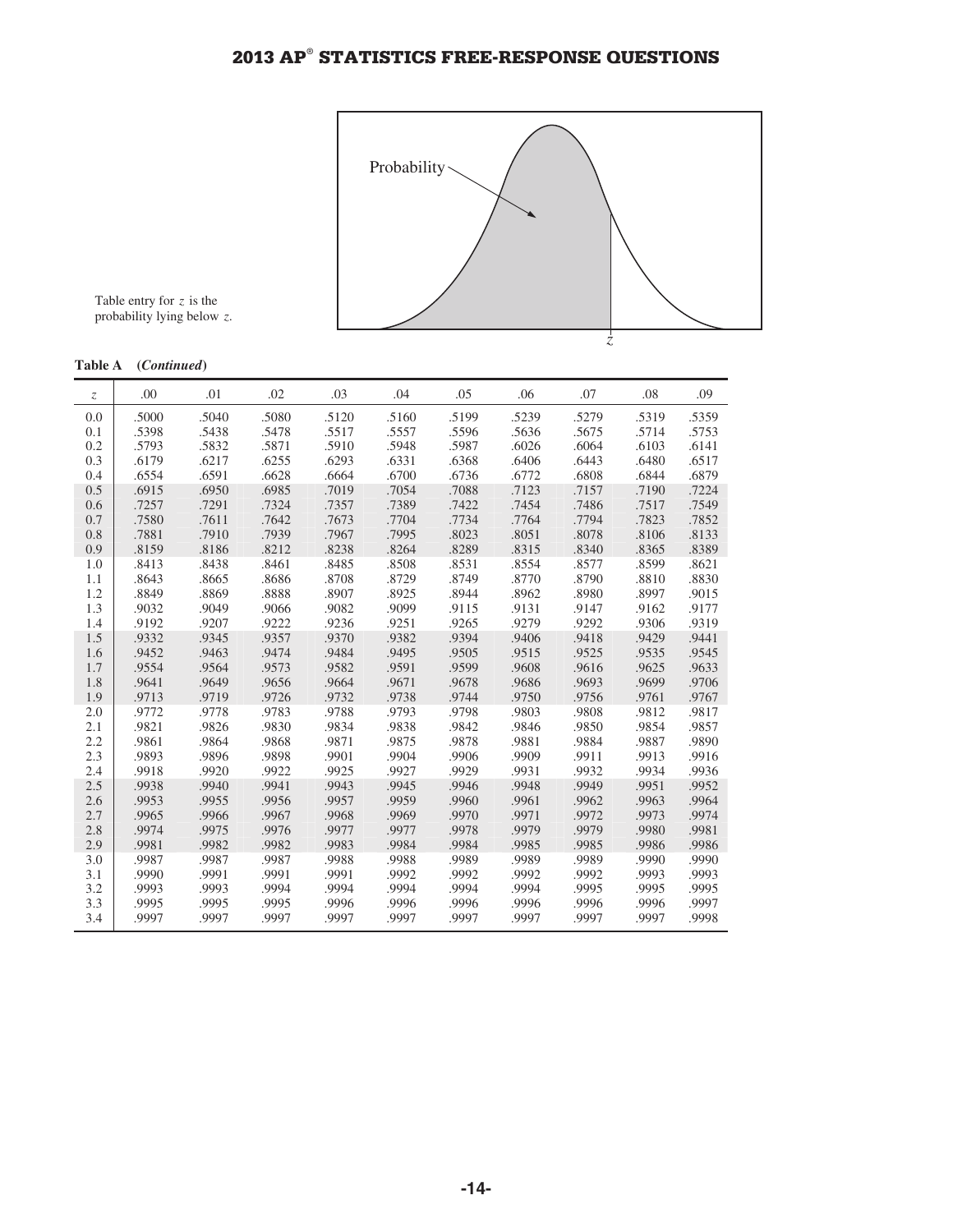

**Table B** *t* **distribution critical values**

|                | Tail probability p |              |                |                |                |                    |                |                |                |                |                |                |
|----------------|--------------------|--------------|----------------|----------------|----------------|--------------------|----------------|----------------|----------------|----------------|----------------|----------------|
| df             | .25                | .20          | .15            | .10            | .05            | .025               | .02            | .01            | .005           | .0025          | .001           | .0005          |
| 1              | 1.000              | 1.376        | 1.963          | 3.078          | 6.314          | 12.71              | 15.89          | 31.82          | 63.66          | 127.3          | 318.3          | 636.6          |
| $\sqrt{2}$     | .816               | 1.061        | 1.386          | 1.886          | 2.920          | 4.303              | 4.849          | 6.965          | 9.925          | 14.09          | 22.33          | 31.60          |
| 3              | .765               | .978         | 1.250          | 1.638          | 2.353          | 3.182              | 3.482          | 4.541          | 5.841          | 7.453          | 10.21          | 12.92          |
| $\overline{4}$ | .741               | .941         | 1.190          | 1.533          | 2.132          | 2.776              | 2.999          | 3.747          | 4.604          | 5.598          | 7.173          | 8.610          |
| 5              | .727               | .920         | 1.156          | 1.476          | 2.015          | 2.571              | 2.757          | 3.365          | 4.032          | 4.773          | 5.893          | 6.869          |
| 6              | .718               | .906         | 1.134          | 1.440          | 1.943          | 2.447              | 2.612          | 3.143          | 3.707          | 4.317          | 5.208          | 5.959          |
| $\overline{7}$ | .711               | .896         | 1.119          | 1.415          | 1.895          | 2.365              | 2.517          | 2.998          | 3.499          | 4.029          | 4.785          | 5.408          |
| 8              | .706               | .889         | 1.108          | 1.397          | 1.860          | 2.306              | 2.449          | 2.896          | 3.355          | 3.833          | 4.501          | 5.041          |
| 9              | .703               | .883         | 1.100          | 1.383          | 1.833          | 2.262              | 2.398          | 2.821          | 3.250          | 3.690          | 4.297          | 4.781          |
| 10             | .700               | .879         | 1.093          | 1.372          | 1.812          | 2.228              | 2.359          | 2.764          | 3.169          | 3.581          | 4.144          | 4.587          |
| 11             | .697               | .876         | 1.088          | 1.363          | 1.796          | 2.201              | 2.328          | 2.718          | 3.106          | 3.497          | 4.025          | 4.437          |
| 12             | .695               | .873         | 1.083          | 1.356          | 1.782          | 2.179              | 2.303          | 2.681          | 3.055          | 3.428          | 3.930          | 4.318          |
| 13             | .694               | .870         | 1.079          | 1.350          | 1.771          | 2.160              | 2.282          | 2.650          | 3.012          | 3.372          | 3.852          | 4.221          |
| 14             | .692               | .868         | 1.076          | 1.345          | 1.761          | 2.145              | 2.264          | 2.624          | 2.977          | 3.326          | 3.787          | 4.140          |
| 15             | .691               | .866         | 1.074          | 1.341          | 1.753          | 2.131              | 2.249          | 2.602          | 2.947          | 3.286          | 3.733          | 4.073          |
| 16             | .690               | .865         | 1.071          | 1.337          | 1.746          | 2.120              | 2.235          | 2.583          | 2.921          | 3.252          | 3.686          | 4.015          |
| 17             | .689               | .863         | 1.069          | 1.333          | 1.740          | 2.110              | 2.224          | 2.567          | 2.898          | 3.222          | 3.646          | 3.965          |
| 18             | .688               | .862         | 1.067          | 1.330          | 1.734          | 2.101              | 2.214          | 2.552          | 2.878          | 3.197          | 3.611          | 3.922          |
| 19             | .688               | .861         | 1.066          | 1.328          | 1.729          | 2.093              | 2.205          | 2.539          | 2.861          | 3.174          | 3.579          | 3.883          |
| 20<br>21       | .687               | .860         | 1.064          | 1.325          | 1.725          | 2.086              | 2.197          | 2.528          | 2.845          | 3.153          | 3.552          | 3.850          |
| 22             | .686<br>.686       | .859<br>.858 | 1.063<br>1.061 | 1.323<br>1.321 | 1.721<br>1.717 | 2.080<br>2.074     | 2.189<br>2.183 | 2.518<br>2.508 | 2.831<br>2.819 | 3.135<br>3.119 | 3.527<br>3.505 | 3.819<br>3.792 |
| 23             | .685               | .858         | 1.060          | 1.319          | 1.714          | 2.069              | 2.177          | 2.500          | 2.807          | 3.104          | 3.485          | 3.768          |
| 24             | .685               | .857         | 1.059          | 1.318          | 1.711          | 2.064              | 2.172          | 2.492          | 2.797          | 3.091          | 3.467          | 3.745          |
| 25             | .684               | .856         | 1.058          | 1.316          | 1.708          | 2.060              | 2.167          | 2.485          | 2.787          | 3.078          | 3.450          | 3.725          |
| 26             | .684               | .856         | 1.058          | 1.315          | 1.706          | 2.056              | 2.162          | 2.479          | 2.779          | 3.067          | 3.435          | 3.707          |
| 27             | .684               | .855         | 1.057          | 1.314          | 1.703          | 2.052              | 2.158          | 2.473          | 2.771          | 3.057          | 3.421          | 3.690          |
| 28             | .683               | .855         | 1.056          | 1.313          | 1.701          | 2.048              | 2.154          | 2.467          | 2.763          | 3.047          | 3.408          | 3.674          |
| 29             | .683               | .854         | 1.055          | 1.311          | 1.699          | 2.045              | 2.150          | 2.462          | 2.756          | 3.038          | 3.396          | 3.659          |
| 30             | .683               | .854         | 1.055          | 1.310          | 1.697          | 2.042              | 2.147          | 2.457          | 2.750          | 3.030          | 3.385          | 3.646          |
| 40             | .681               | .851         | 1.050          | 1.303          | 1.684          | 2.021              | 2.123          | 2.423          | 2.704          | 2.971          | 3.307          | 3.551          |
| 50             | .679               | .849         | 1.047          | 1.299          | 1.676          | 2.009              | 2.109          | 2.403          | 2.678          | 2.937          | 3.261          | 3.496          |
| 60             | .679               | .848         | 1.045          | 1.296          | 1.671          | 2.000              | 2.099          | 2.390          | 2.660          | 2.915          | 3.232          | 3.460          |
| 80             | .678               | .846         | 1.043          | 1.292          | 1.664          | 1.990              | 2.088          | 2.374          | 2.639          | 2.887          | 3.195          | 3.416          |
| 100            | .677               | .845         | 1.042          | 1.290          | 1.660          | 1.984              | 2.081          | 2.364          | 2.626          | 2.871          | 3.174          | 3.390          |
| 1000           | .675               | .842         | 1.037          | 1.282          | 1.646          | 1.962              | 2.056          | 2.330          | 2.581          | 2.813          | 3.098          | 3.300          |
| $\infty$       | .674               | .841         | 1.036          | 1.282          | 1.645          | 1.960              | 2.054          | 2.326          | 2.576          | 2.807          | 3.091          | 3.291          |
|                | 50%                | 60%          | 70%            | 80%            | 90%            | 95%                | 96%            | 98%            | 99%            | 99.5%          | 99.8%          | 99.9%          |
|                |                    |              |                |                |                | Confidence level C |                |                |                |                |                |                |